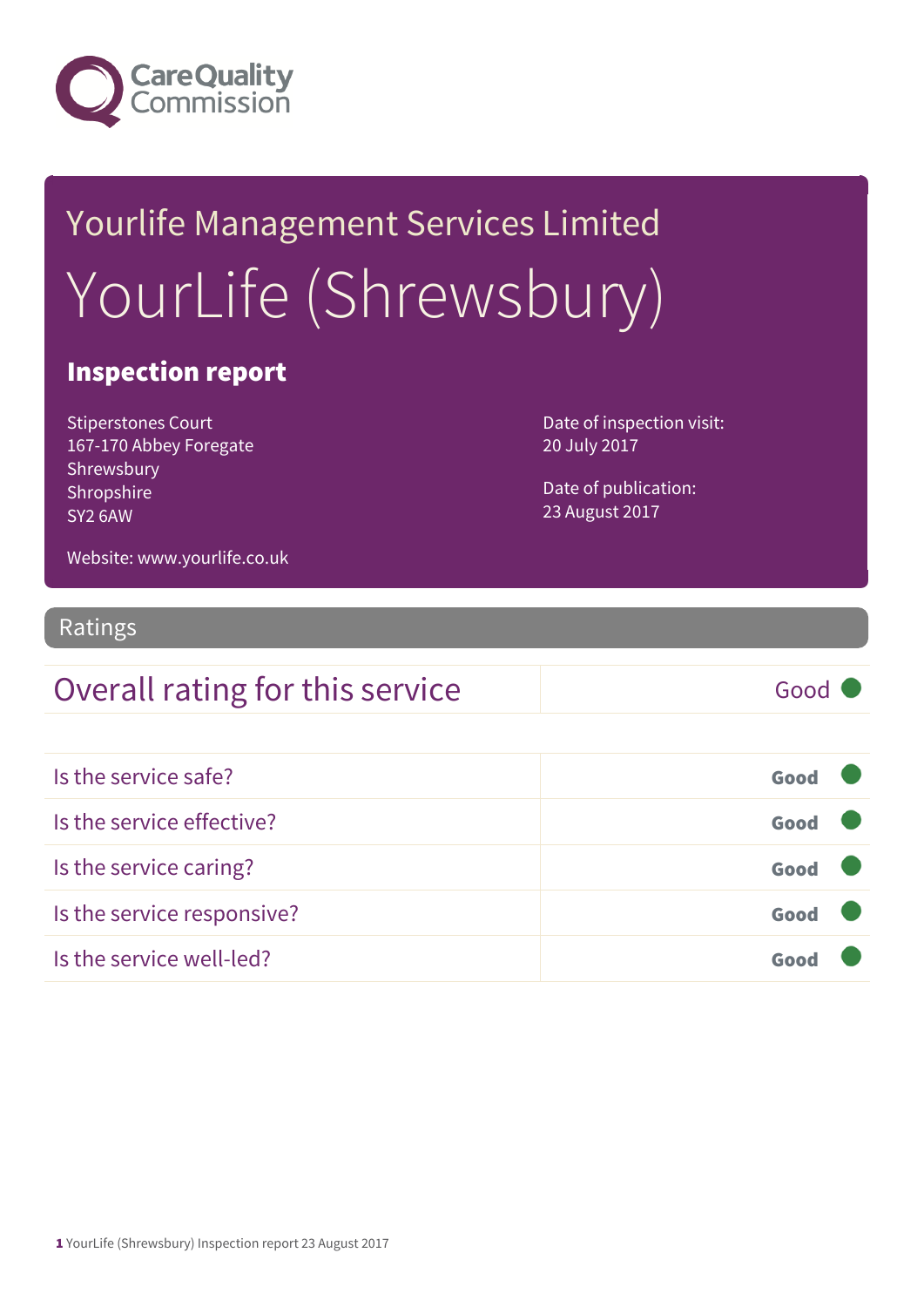### Summary of findings

#### Overall summary

This inspection took place on 20 July 2017 and was announced.

YourLife (Shrewsbury) is registered to provide a domiciliary care service to people living in their own homes within an assisted living complex called Stiperstones Court. This inspection only focused on the domiciliary care service and not the accommodation. There were two people using the service on the day of our inspection.

The service is required to have a registered manager in post. A registered manager was in post and was present during our inspection. A registered manager is a person who has registered with the Care Quality Commission to manage the service. Like registered providers, they are 'registered persons'. Registered persons have legal responsibility for meeting the requirements in the Health and Social Care Act 2008 and associated Regulations about how the service is run.

The provider had policies and procedures in place for staff to follow which gave them the information to protect people and keep them safe. Staff understood how to protect people from abuse. They had received training in types of abuse and to whom any abuse should be reported.

People were supported by enough staff to meet their needs. The provider followed recruitment practice that made sure that staff who provided care were suitable to work in people's own homes.

The provider had systems in place to support people to take their medicines if this was part of the care plan. Only staff who had received training and been assessed as competent would be able to support people with their medicines. No one was receiving this service at this time.

The provider trained staff to provide them with the skills and expertise to meet people's needs. Staff were given the opportunity to update their knowledge through regular planned training. Managers supported staff in their role through observation, supervision and appraisals.

Staff sought people's permission before they helped them with any care or support. People exercised their right to make their decisions about their support needs. People were supported by staff who knew them well and had good relationships with them.

People were involved in their care and staff and managers listened to what they had to say. Staff treated people with dignity and respect and understood why these were important values in their role as care staff.

The registered manager reviewed people's care needs regularly. They responded to any changes required. People knew how to raise complaints with the registered manager. People were able to speak to managers on a daily basis to air their views. They were able to give their opinion on their services formally through questionnaires.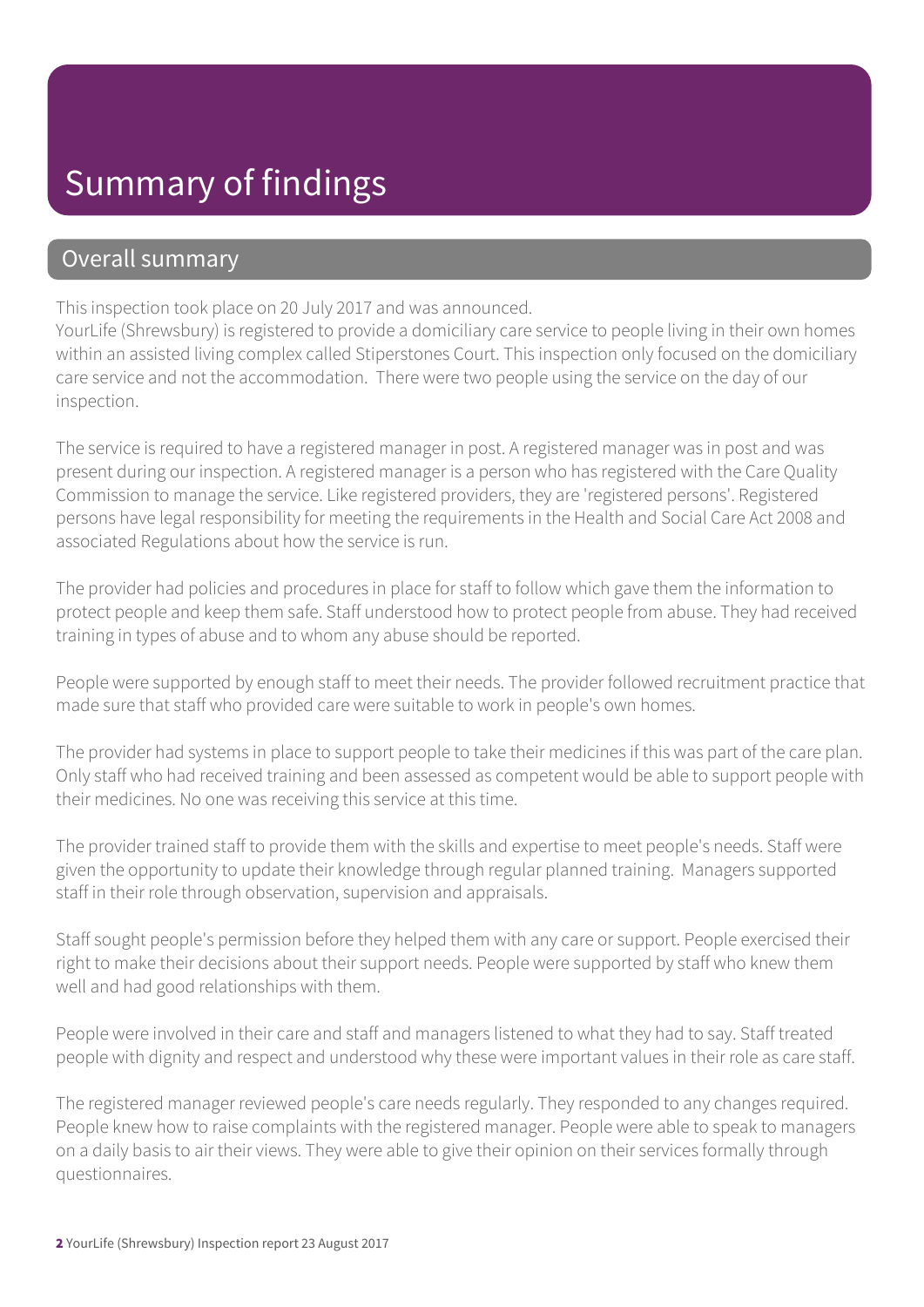The provider had systems to monitor the quality of the care provided to people. The outcomes of these were used to drive improvement in the personal care service.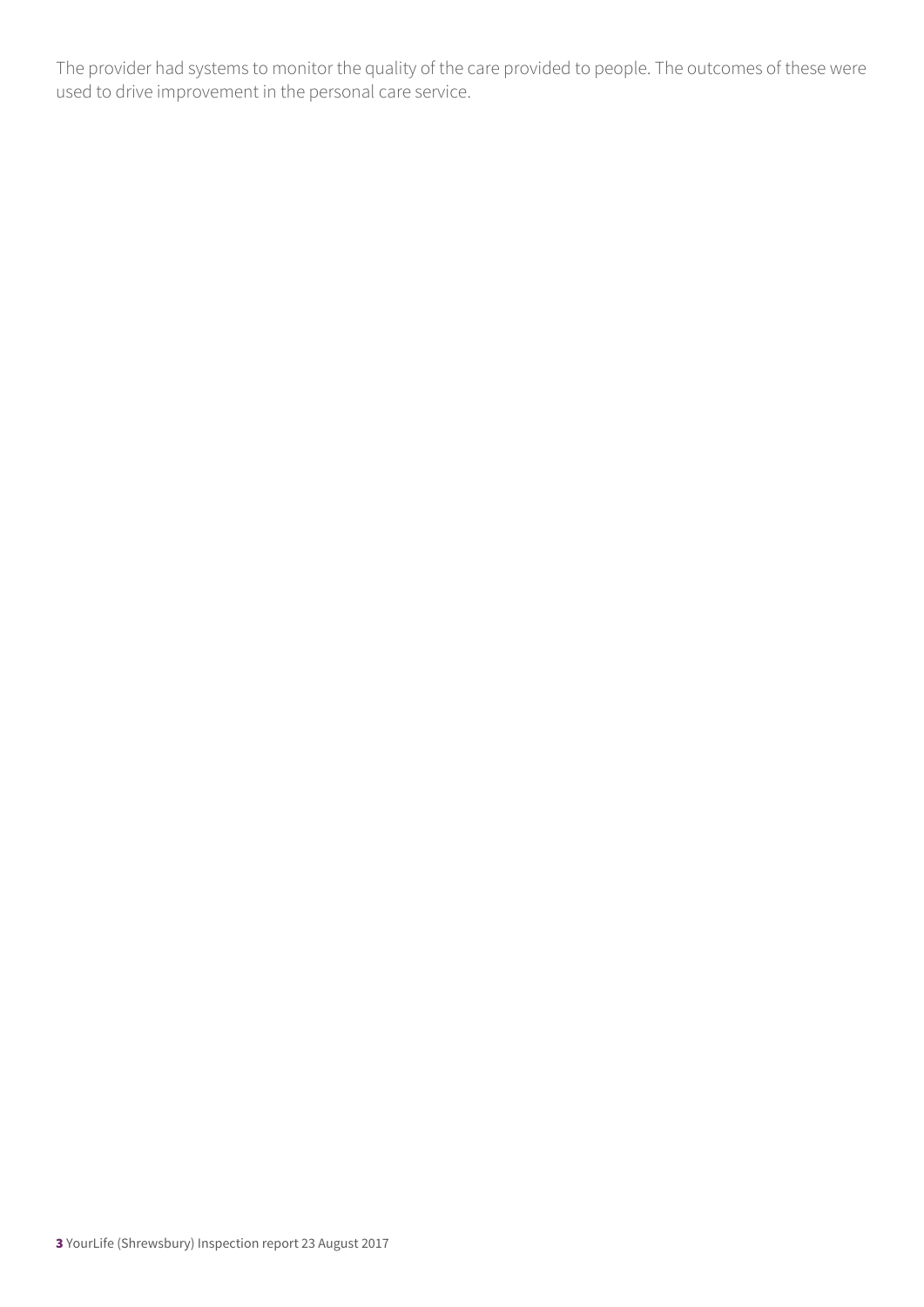#### The five questions we ask about services and what we found

We always ask the following five questions of services.

| Is the service safe?                                                                                                                                                                                                                                                                                                  | Good |
|-----------------------------------------------------------------------------------------------------------------------------------------------------------------------------------------------------------------------------------------------------------------------------------------------------------------------|------|
| The service was safe.<br>People were supported by enough staff who were trained to<br>recognise and protect people from abuse. Where risk to people's<br>safety was identified, plans were in place<br>and followed to help minimise these risks.                                                                     |      |
| Is the service effective?                                                                                                                                                                                                                                                                                             | Good |
| The service was effective.<br>Staff were trained to give them the skills and knowledge to meet<br>people's needs. Staff enabled people to make their own<br>decisions with support as required. People were supported to<br>access healthcare from other professionals.                                               |      |
| Is the service caring?                                                                                                                                                                                                                                                                                                | Good |
| The service was caring.<br>People were treated with kindness and respect and were<br>involved in their own care. They had friendly relationships with<br>the staff that supported them, because they saw them regularly.<br>Staff respected people's privacy and dignity when they<br>supported them.                 |      |
| Is the service responsive?                                                                                                                                                                                                                                                                                            | Good |
| The service was responsive.<br>People's care was regularly reviewed to ensure it continued to<br>meet their individual needs. People and their relatives were<br>encouraged to give feedback about the care they received.                                                                                            |      |
| Is the service well-led?                                                                                                                                                                                                                                                                                              | Good |
| The service was well led.<br>The registered manager was visible and approachable. They<br>listened to people's views and acted upon requests. The provider<br>had systems in place to assess and monitor the quality of care<br>staff provided at the service. They used this to make<br>improvements where required. |      |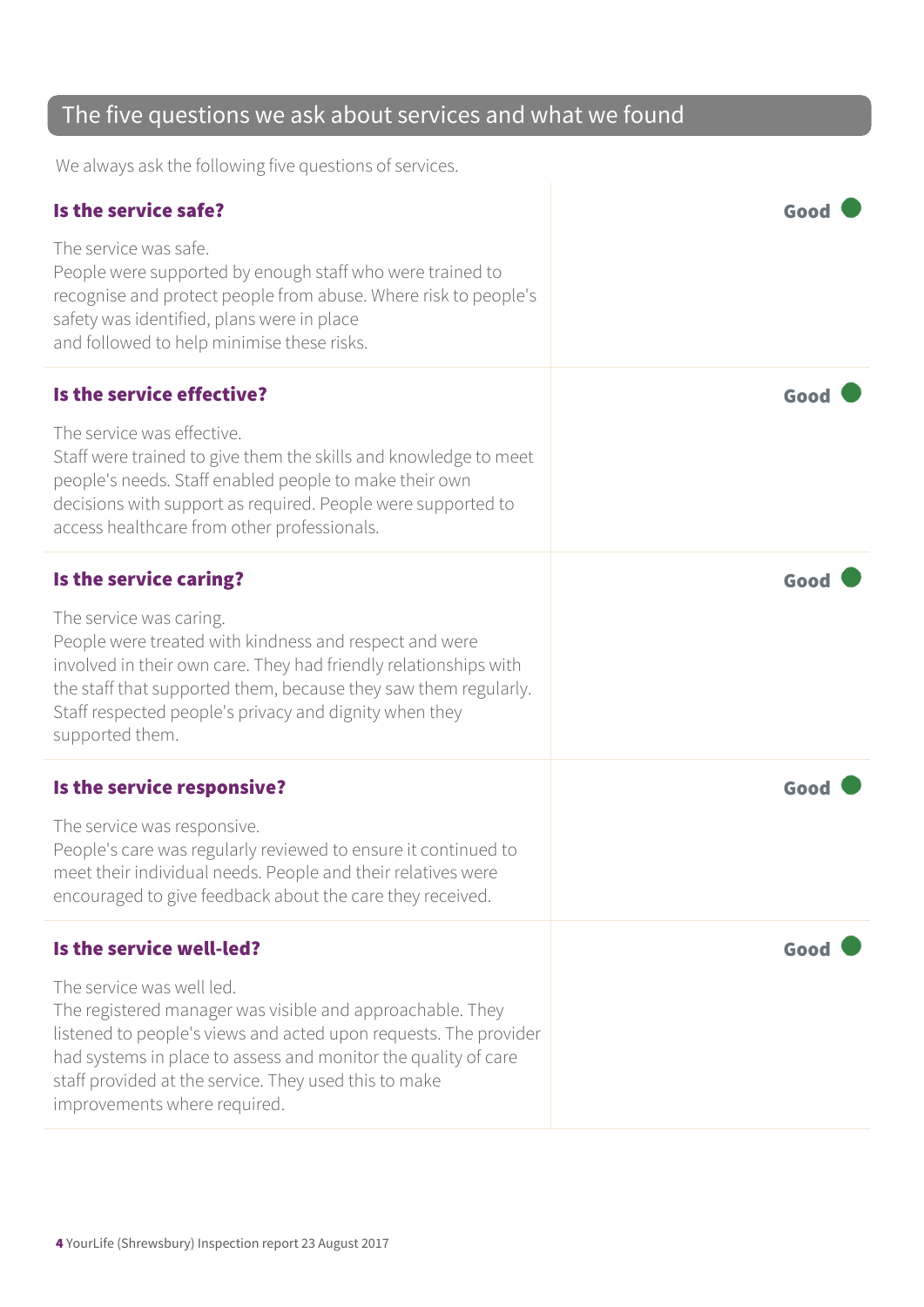

# YourLife (Shrewsbury) Detailed findings

### Background to this inspection

We carried out this inspection under Section 60 of the Health and Social Care Act 2008 as part of our regulatory functions. This inspection checked whether the provider is meeting the legal requirements and regulations associated with the Health and Social Care Act 2008, to look at the overall quality of the service, and to provide a rating for the service under the Care Act 2014.

This inspection took place on 20 July 2017and was announced. The provider was given 48 hours' notice because the location provides a domiciliary care service and we needed to be sure that someone would be in. It also gave them time to arrange for us to speak with people and staff.

The inspection team consisted of one inspector. Before our inspection we reviewed information held about the service. We looked at our own system to see if we had received any concerns or compliments about the service.

We analysed information on any statutory notifications we had received from the provider. A statutory notification is information about important events which the provider is required to send us by law. We contacted representatives from the local authority and Healthwatch for their views about the service. We used this information to help us plan our inspection.

During the inspection we spoke with people using the service. We spoke with two care staff, the duty manager and the registered manager. We viewed care records for one person, recruitment records and records relating to how the service was managed.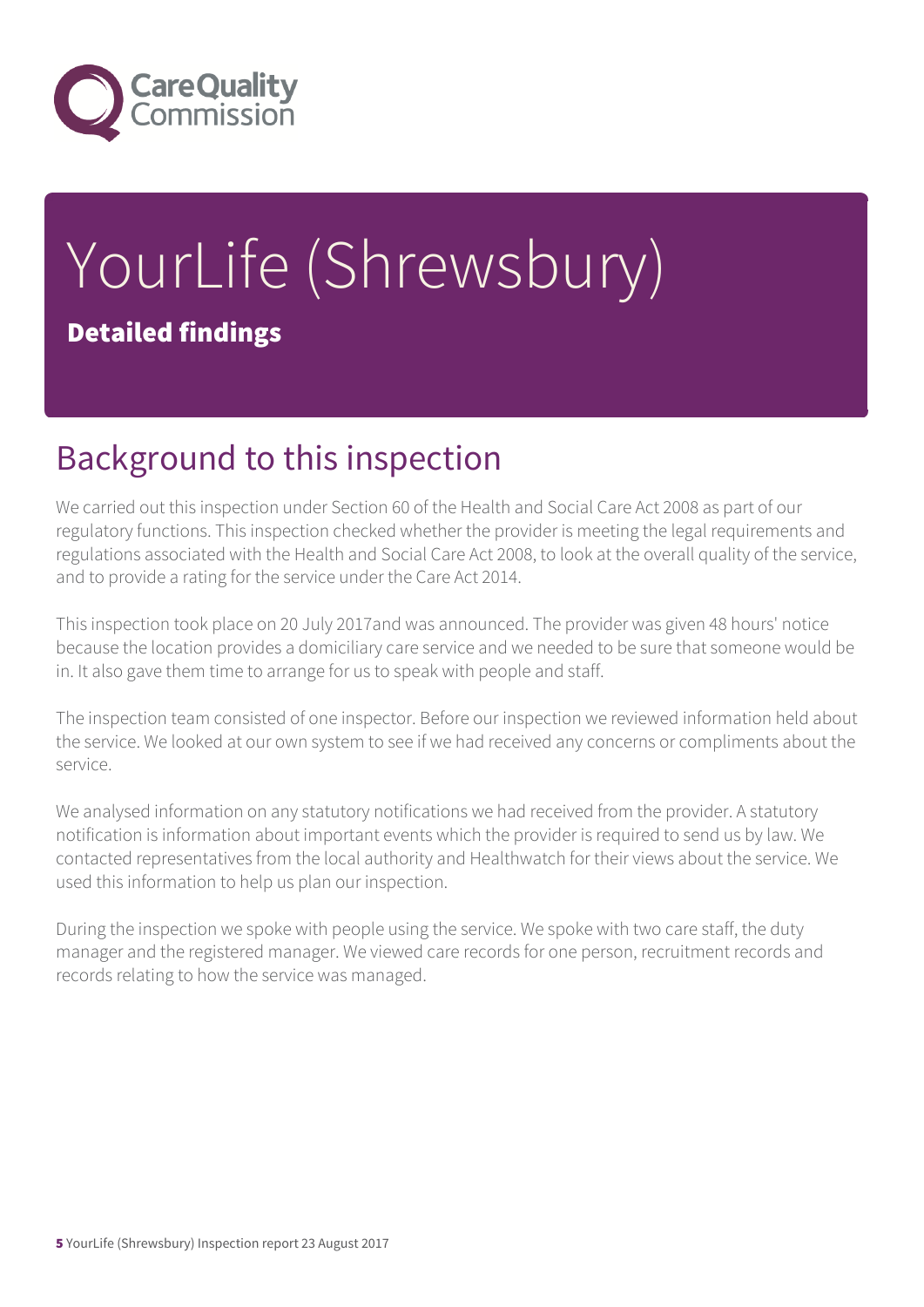## Our findings

People told us they felt safe in their home when staff supported them. They also felt staff could be trusted. People told us they would speak to the duty manager if they felt unsafe in their home with staff. A person said, "I have no worry about safety, I use my frame independently. Staff just support me when I need it. It's all directed by me."

People mentioned they had an alarm system provided in the apartments. They had either an alarm pendent or bracelet and had alarm call points within their homes. They were able to call for help through this system and speak with a duty manager who carried a 'duty telephone' with them at all times. A person said, "Staff are very attentive if I press this and it gives me a sense of security."

Staff explained how they were trained to keep people safe from harm. They were aware of signs of abuse and knew the reporting procedures. They also understood their duty to 'whistle blow' if they observed any poor practice. One staff member said, "I would not hesitate to use the system in place if I saw anything bad happening to a person." They told us they were confident that any concerns they may have would be addressed by the registered manager immediately.

Risks to people's safety and well-being had been assessed and plans were in place to minimise these risks. One staff member said, "We ensure that risks in the property are kept to a minimum and that people are supported safely when they are getting personal care." Staff told us about people's care plans. They said they used the information in them to make sure they provided the right care."

The registered manager told us that accidents and incidents were reported to them. They used this information to review care and ensure incidents weren't repeated. We were told that copies of each accident and incident were sent to the provider's area manager and health and safety manager to enable them to be alerted and follow these up when required.

People said they had enough staff to attend to them well. They told us that staff always turned up on time for their care calls, and would let them know if they were running late. One person said, "They are always here on the dot. Never late and always with a smile." A duty manager was always on shift who was trained to support people with their care needs.

Staff had received checks prior to starting in their role. They told us they did not start work until the provider had checked their previous employment history, their identity and obtained work and character references about them. A background check called a Disclosure and Barring Service check was completed prior to staff commencing work. A DBS check is a legal requirement and is a criminal records check on a potential employee's background. These checks help to ensure that potential new staff were suitable and safe to work with people in their own homes.

People did not require support to take their medicines at this inspection. The registered manager talked through the system and training in place should this kind of support be requested. Staff confirmed they had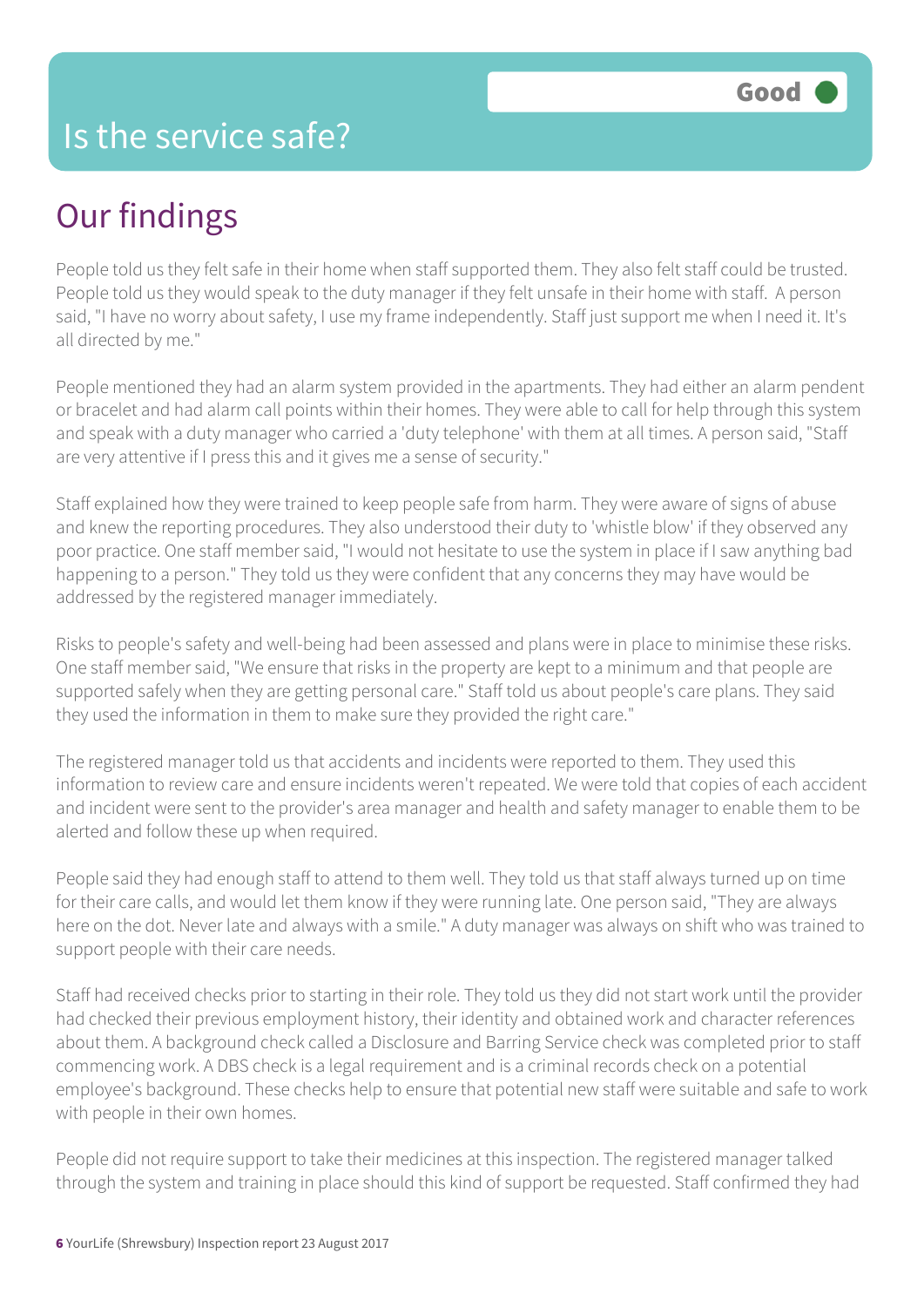received training and would only support people with their medicines once they had completed this training.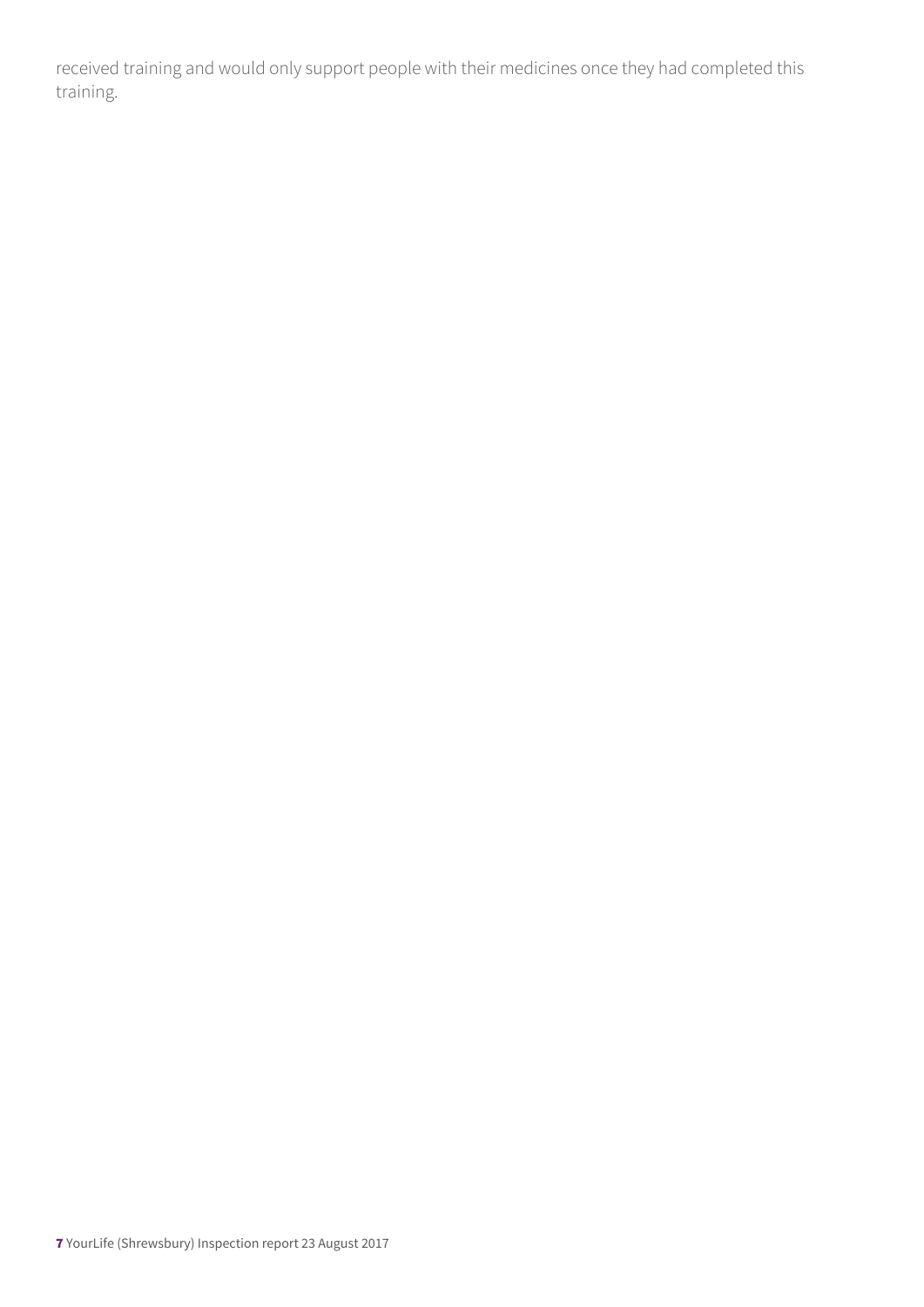#### Is the service effective?

### Our findings

People considered that staff had the right skills and knowledge to support them well. One person said, "They all know what they are doing, especially (care worker's name)." Staff told us their training was up to date and helped them to meet the needs of people they visited. Staff told us "We help people to keep their independence and to continue to lead a fulfilled life." The registered manager said, "We assess people's needs before they come to live here. If there is something that we haven't dealt with before we will arrange training so we do have the skills we need for when they arrive."

Newly recruited staff told us they had worked alongside more experienced staff when they first started work at the service. They told us that it was a joint decision with their line manager as to when they were confident and competent to work alone. One staff member said, "I got to know people better and could see how and why things were done." Staff told us they had regular one to one meetings with the registered manager and could seek advice or support when it was needed from managers and other staff.

People told us that staff always asked their permission before they did anything. One person said, "They always ask before they do anything. That's the right thing to do." Staff we spoke with could describe how they would seek consent from people prior to providing support to them.

The Mental Capacity Act 2005 (MCA) provides a legal framework for making particular decisions on behalf of people who may lack the mental capacity to do so for themselves. The Act requires that, as far as possible, people make their own decisions and are helped to do so when needed. When they lack mental capacity to make particular decisions, any made on their behalf must be in their best interests and as least restrictive as possible. The registered manager and staff confirmed that people were able to give their consent and made their own decisions with regards to their own care and treatment. Staff had been trained in the MCA and those we spoke with had an understanding of how it worked in practice.

The people who used the service did not receive specific support with their nutrition or hydration. Staff said they made a drink for people before they left their apartment. The registered manager explained the system in place to assess people if their needs changed regarding eating and drinking. They also had contact information to inform other health professionals such as the speech and language therapist.

People said they, or their relative helped them make their own health appointments but were sure staff would help where necessary. The registered manager said, they had all the details to enable them to make referrals to the GP, district nurse if it became necessary.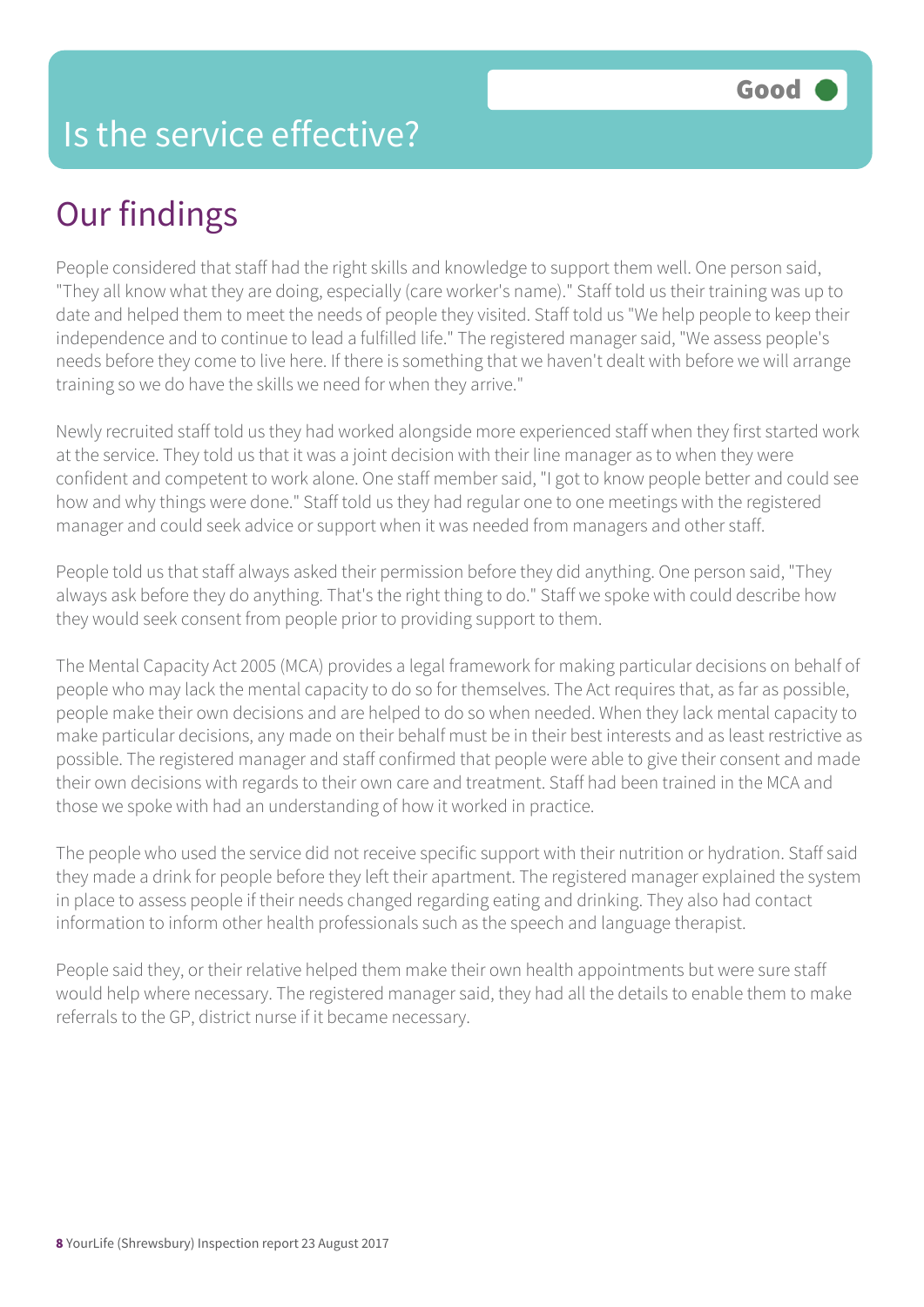## Our findings

People spoke well of the care and support they received. They said they had developed good relationships with the staff and management that supported them. They told us they knew the staff well as they had the same staff attend to them. People considered staff were kind and caring in their support. One person said, "They are reassuring and patient. I say what I want done and they do it with no quibbles."

One person said, "Staff talk to me about the support I need." People felt involved in their own care and felt that staff listened to their preferences on how they wanted their care delivered. They were provided with copies of their care plans which they kept in their apartment. They also had information about the service that Yourlife provided.

Prior to receiving care people were visited to discuss their care needs. We saw that people were encouraged to identify what they wanted to achieve such as remaining independent in their own homes or to be supported to increase their mobility. People told us that staff supported them to achieve what they wanted to and felt in total control. The registered manager spoke with people and their families to find out what they wanted support with. They listened to their views on how they wanted their care delivered and found out their individual abilities. Following this discussion, a care plan was developed and agreed with the person.

Staff understood the importance of helping to keep people independent and living safely within their own home. One staff member said, "I am trained to encourage people to be as independent as they can be."

One person showed us their care plan and the notes that care workers wrote in them following each visit. People were supported by staff who respected their privacy and dignity. Staff told us they were mindful of people's dignity especially when they supported them with personal care such as showering. One staff member told us that they were working in a person's own home and as such their privacy must be respected. Staff understood that being respectful towards people meant they could establish trusting relationships with them.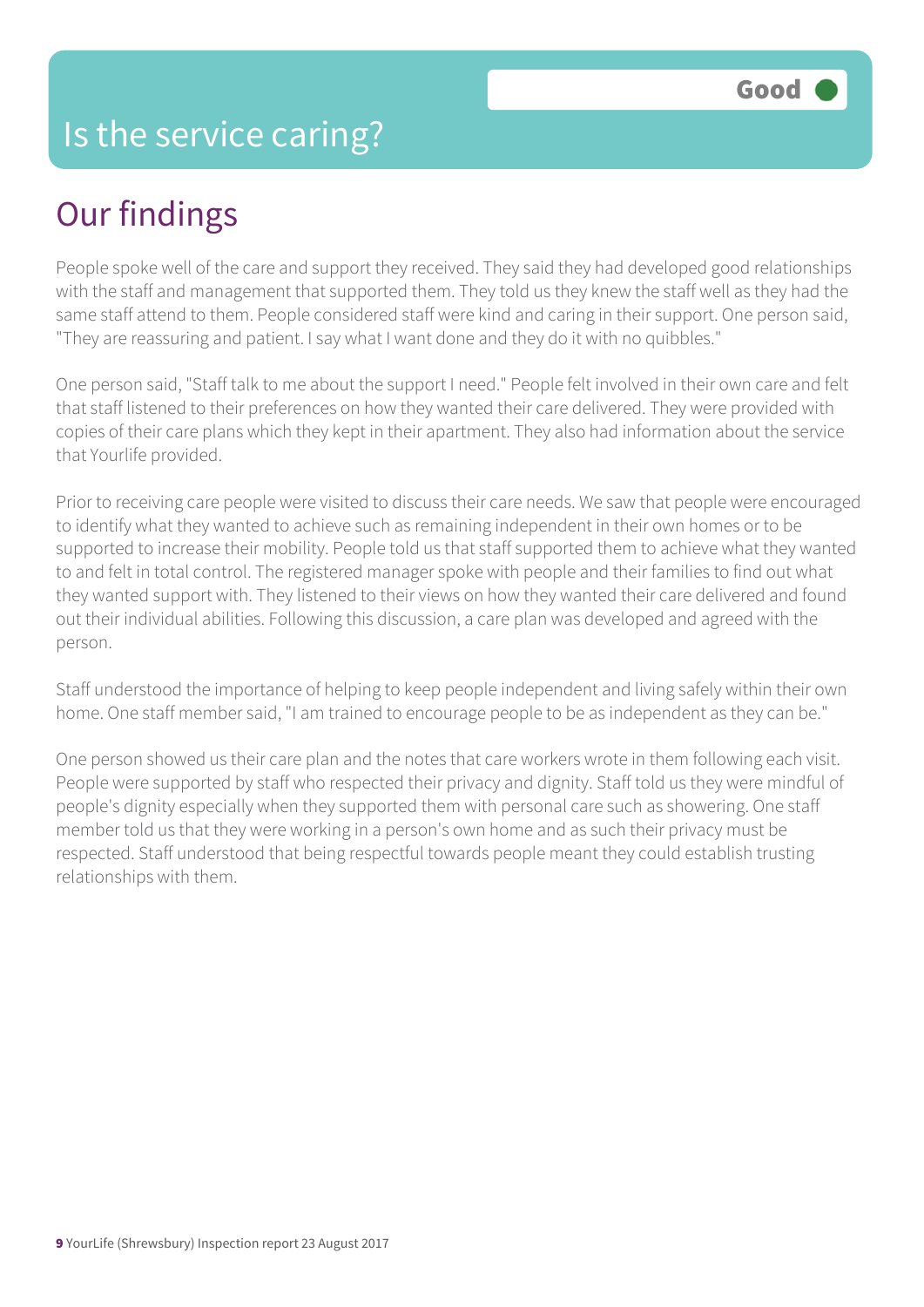#### Is the service responsive?

## Our findings

People told us they received care and support that met their needs and preferences. One person said, "They [staff] do things the way I want them to do them." People told us they had been involved in developing and reviewing their care plans. One person told us that the duty manager regularly visited them to talk about their care, whether their needs had changed and if they needed support with anything else.

The registered manager told us people's care was reviewed formally on a regular basis. However, if any changes in people's needs were identified care and support would be reviewed at that time. This helped to ensure that changes to people's care needs and support were identified and responded to quickly.

One person said, "Anything I am unhappy with I am sure they would sort immediately." People told us they had not needed to raise a complaint, but they felt able to make a complaint if it was required. People were provided with the information they needed to raise a complaint and a system was in place to respond to and investigate any complaint received.

People told us they were asked for their views and opinions about the service through questionnaires. They also said staff asked them if they were happy with how their care was delivered at care calls. They also had the opportunity to speak with managers about the service they received. One person said, "We get questionnaires quite often and [registered manager's name] comes round to talk and get our opinions of the care and staff. I've never been unhappy with anything."